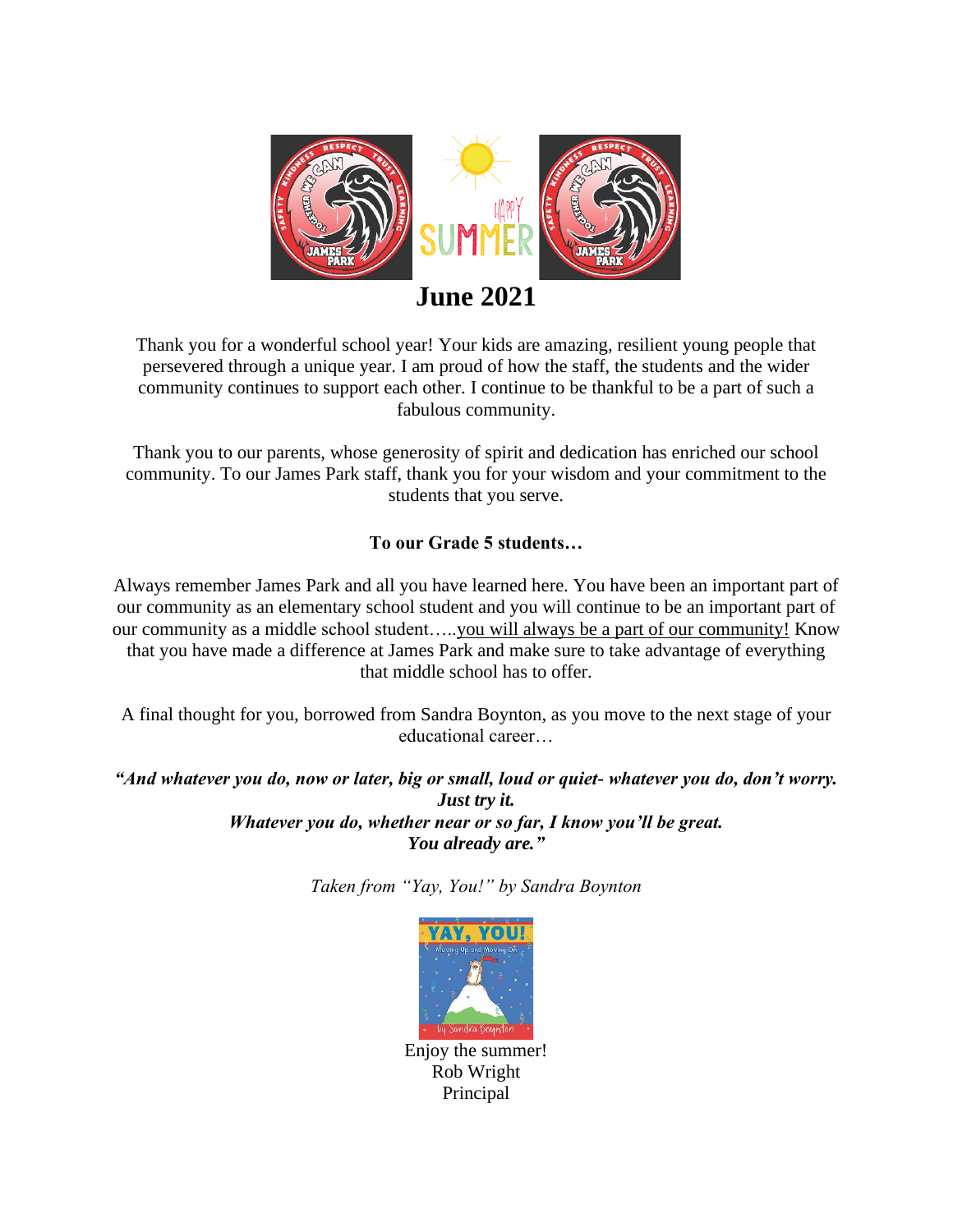#### **Summer Contact**

Our school office officially closed on Friday, July  $2<sup>nd</sup>$  for the summer. The school office will be open again on August 30<sup>th</sup>. *\*During the last week of August, Mr. Wright may be out of the office at different points of the day for district meetings so it may be helpful to call the school ahead at 604 942 6658 if you would like to contact him.* Alternately, you can contact Mr. Wright at rwright@sd43.bc.ca.

#### **Saying Goodbye at James Park**



It is that time of year to say goodbye to everyone for the summer, but for some it will be good bye and good luck in your new school. We have students leaving James Park, but we also have staff leaving. We wish everyone well and know that some may come back and rejoin our James Park community in September or at some other time in the future. We say goodbye and good luck to the following staff:

*Mr Lee, Ms Panahi, Ms Yun, Ms Bernardi, Ms Wilkman, Ms Galan, Ms Lai, Ms Lau, Ms Stein, Mr Martin, Ms Kolbe, Ms Bailey, Ms Matterson, Ms Bawa, Ms Robinson, Ms Schick (EA), Ms Aranui (LISW) and Ms Callaway (EA).* 

*Ms Dushenko has not been at our school this year, but she retired as of July 1, 2021.*

#### **IMPORTANT INFORMATION FOR SEPTEMBER 2021**

The first day of school for the 2021/2022 school year is Tuesday, September 7. *The following information is based on limited COVID guidelines and our ability to be in mixed groups without cohorts. As we have done throughout the pandemic, we will have to be flexible if guidelines change over the summer and effect our school start up in the fall.*

On Sept 7, we ask that students in **Grades 1-5** come to school from 9:00 to 9:30 am. We ask that our incoming **Kindergarten** students go to the gym from 10:00 to 10:30. Parents who have any questions can check in with the office. Students will not need any school supplies on Tuesday, September 7.

Students in **Grades 1-5** will line up in their line up spot from last year and will return to the classroom they were in last year. Our incoming **Kindergarten** students will go directly to the gym. This will give children the opportunity to connect with their peers and teachers can take attendance and answer questions about the first week.

Attendance is very important during this first week as it will confirm our student registrations for school organization at James Park (and all schools) throughout our district.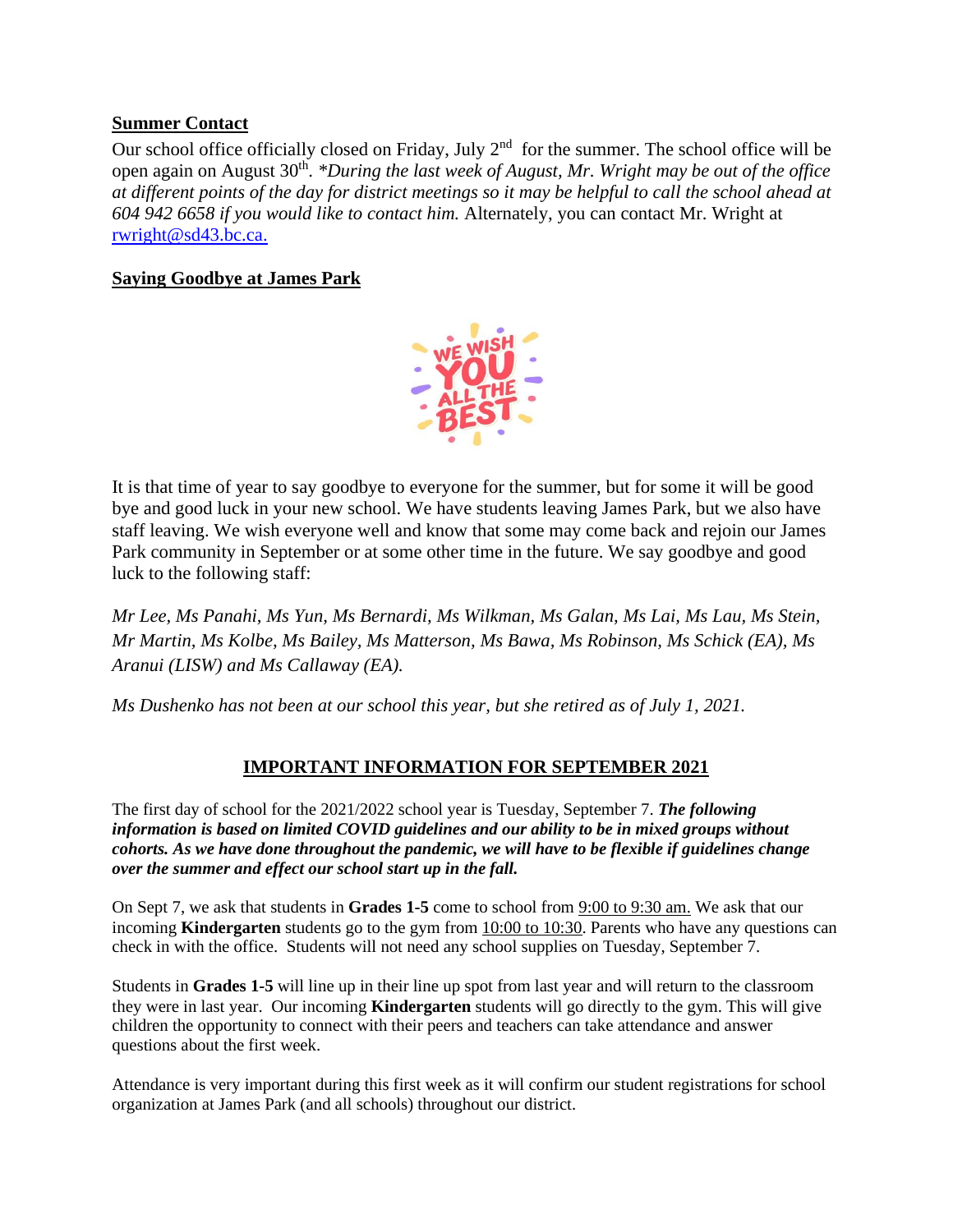Students will stay with their last year's class until we have our organization approved by the School Board. We hope this will happen sometime in the second week of school.

Our first week of school will be planned collaboratively with all our teachers. We will have activities to actively engage our students and to give each child an opportunity to spend some time with their peers, all of our teachers and support staff.

Beginning Wednesday, Sept. 8 students should bring their backpacks, snacks, lunches, jackets and pencil boxes to school each day. Students will be instructed by their teachers when to bring their other supplies to school. Please visit our website - www.**sd43.bc.ca**/**elementary**/**[jamespark.ca](http://www.sd43.bc.ca/elementary/jamespark.ca)** for calendar information (click "on the calendar") and supply lists.

| <b>Monday</b> | <b>Tuesday</b>             | Wednesday                            | <b>Thursday</b>                        | Friday                                 |
|---------------|----------------------------|--------------------------------------|----------------------------------------|----------------------------------------|
| Sept. 6       | Sept. 7                    | Sept. 8                              | Sept. 9                                | <b>Sept. 10</b>                        |
| Labour        | <b>First Day of School</b> | Grades 1-5                           | Grades 1-5                             | Grades 1-5                             |
| Day           | Grades 1-5                 | 8:54 am - 2:53 pm                    | $8:54$ am $-2:53$                      | $8:54$ am $-2:53$                      |
|               | $9:00 - 9:30$ am           | *Bring back pack,                    | pm                                     | pm                                     |
|               | Students to meet in        | pencil box, snack,                   | *Bring back pack,                      | *Bring back pack,                      |
|               | their last year's          | lunch and jacket.                    | pencil box, snack,                     | pencil box, snack,                     |
|               | classroom.                 | Students will be                     | lunch and jacket.                      | lunch and jacket.                      |
|               |                            | involved with                        | Students will be                       | Students will be                       |
|               | Kindergarten               | school-wide                          | involved with                          | involved with                          |
|               | students arrive at         | activities this                      | school-wide                            | school-wide                            |
|               | 10:00 am and stay          | week.                                | activities this                        | activities this                        |
|               | until 10:30 with           | (Kindergarten                        | week.                                  | week.                                  |
|               | their                      | students and parents                 | (Kindergarten                          | (Kindergarten                          |
|               | parents/caregivers -       | are involved in                      | students and parents                   | students and parents                   |
|               | all students go to         | scheduled Welcoming                  | are involved in                        | are involved in                        |
|               | the gym.                   | Conversations and a<br>gradual entry | scheduled Welcoming                    | scheduled Welcoming                    |
|               |                            | schedule this week. K                | Conversations and a                    | Conversations and a                    |
|               |                            | students only come to                | gradual entry<br>schedule this week. K | gradual entry<br>schedule this week. K |
|               |                            | school this week for                 | students only come to                  | students only come to                  |
|               |                            | their Welcoming                      | school this week for                   | school this week for                   |
|               |                            | Conversations and the                | their Welcoming                        | their Welcoming                        |
|               |                            | very limited times                   | Conversations and the                  | Conversations and the                  |
|               |                            | outlined in the                      | very limited times                     | very limited times                     |
|               |                            | gradual entry                        | outlined in the                        | outlined in the                        |
|               |                            | schedule that will be                | gradual entry                          | gradual entry                          |
|               |                            | sent home on or                      | schedule that will be                  | schedule that will be                  |
|               |                            | before Sept 7. The                   | sent home on or                        | sent home on or                        |
|               |                            | first full day of                    | before Sept 7. The                     | before Sept 7. The                     |
|               |                            | school for K                         | first full day of                      | first full day of                      |
|               |                            | students is not until                | school for K                           | school for K                           |
|               |                            | Monday, September<br>$20th$ )        | students is not until                  | students is not until                  |
|               |                            |                                      | Monday, September                      | <b>Monday, September</b>               |
|               |                            |                                      | $20th$ )                               | $20th$ )                               |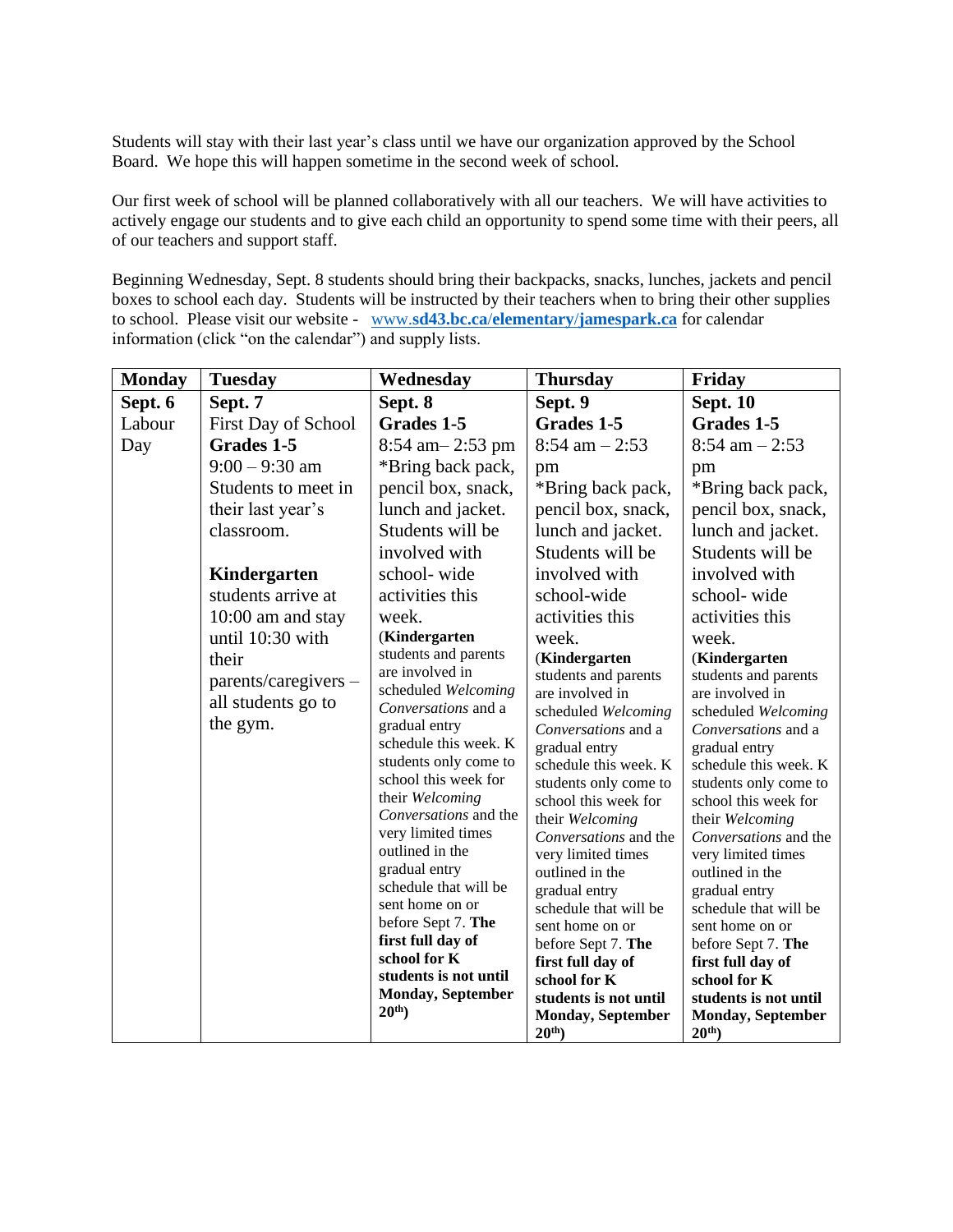If you have any questions about the start-up, or are going to join us after September 7, please give our office a call at (604) 942 6658 on or after August 30th. Our school office officially closed on Friday, July  $2<sup>nd</sup>$  for the summer. The school office will be open again on August 30<sup>th</sup>. Alternately, you can contact Mr. Wright at [rwright@sd43.bc.ca.](mailto:rwright@sd43.bc.ca)

#### **Are You Moving?**

Have you moved during the school year or are you planning to move over the summer months and changing schools for the fall? If so, this information would be very helpful to both your child(ren)'s new school and to us in our planning for September. Please inform the office at 604 942 6658 or [jamespark@sd43.bc.ca](mailto:jamespark@sd43.bc.ca) as soon as possible. Your cooperation is very much appreciated.

#### **Summer Reading Club**

#### **\*\*\* From<https://www.coqlibrary.ca/src-kids>**

#### **BC Summer Reading Club 2021**

#### **"Crack the Case!"**

For kids age 0 to grade 5. Participate in BC Kids Summer Reading Club in a variety of ways. Just by participating, you'll be entered into our weekly giveaways and our Grand Prize Draw to win one of two Ozobot Evo's or a [Tangiplay.](https://www.tangiplay.com/)

For additional activity sheets, videos, quizzes and colouring sheets, visit the **BC Summer** Reading Club - [For Kids webpage.](https://bcsrc.ca/kids/) Share all the wonderful things you do using the hashtag #BCSRC2021 and the SRC will feature your work on their [Instagram page!](https://www.instagram.com/bcsummerreadingclub/)



#### **City of Port Coquitlam**

Check out all of the amazing opportunities for the summer at the *Recreation Parks and Culture* section of the City of Port Coquitlam's website <https://www.portcoquitlam.ca/recreation/>